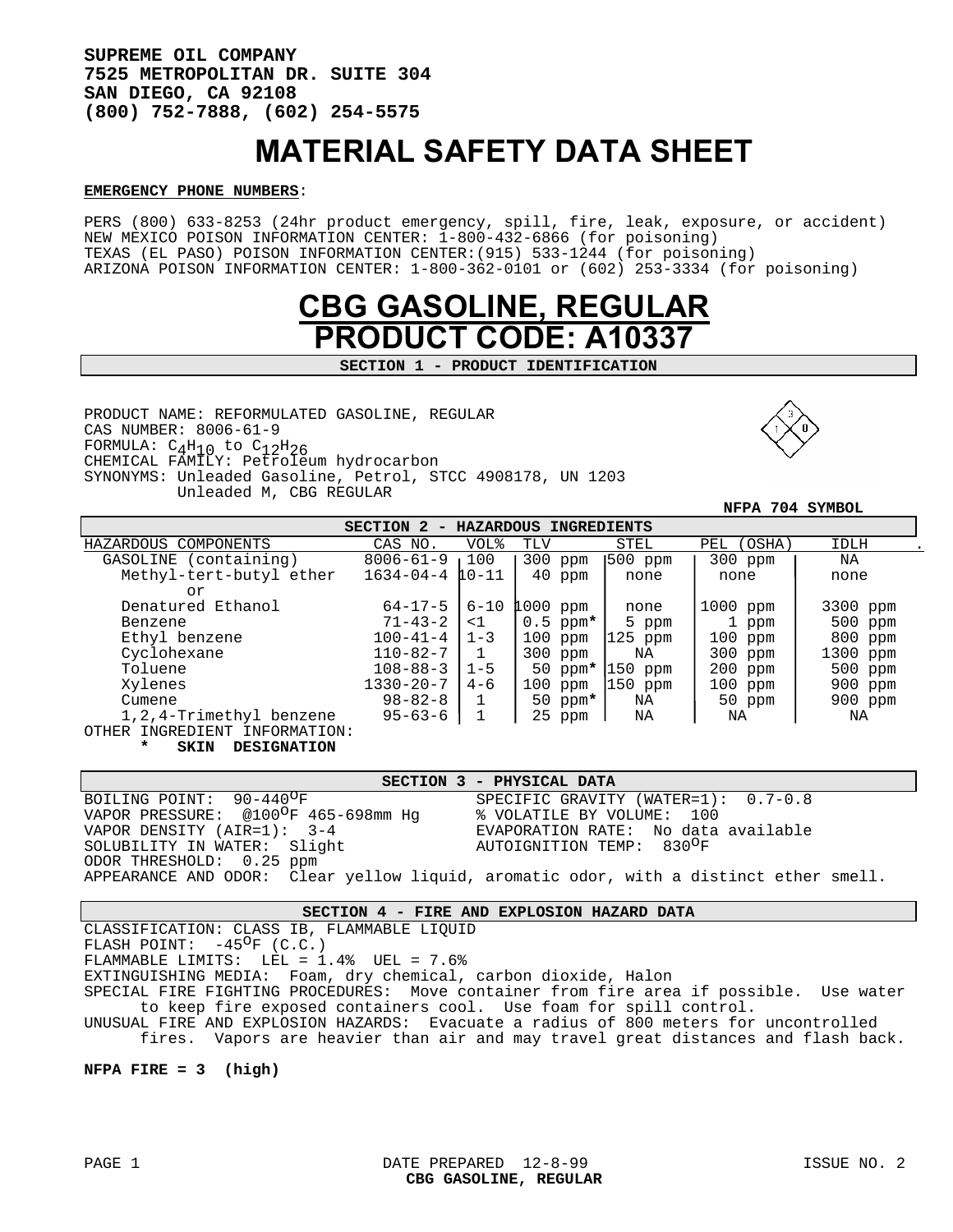STABILITY: Stable HAZARDOUS POLYMERIZATION: Will not occur CONDITIONS TO AVOID/INCOMPATABILITY: Strong oxidizers HAZARDOUS DECOMPOSITION PRODUCTS: Carbon monoxide, carbon dioxide

#### **NFPA REACTIVITY = 0 (minimal)**

#### **SECTION 6 - HEALTH HAZARD DATA**

ROUTES OF ENTRY: Inhalation, ingestion, skin contact.

- HEALTH HAZARDS: Chronic toxicity, possible cancer, irritation to eyes, skin and mucous membranes, pulmonary edema, bronchial pneumonia, asphyxiation, liver and kidney damage, anemia or myocardial damage.
- CARCINOGENICITY: Gasoline is not listed by NTP or IARC. Benzene is listed by NTP and IARC.
- SIGNS AND SYMPTOMS OF EXPOSURE: Irritation of eyes, skin and mucous membranes, dizziness, headaches, respiratory arrest, coughing, irregular heartbeat, mental confusion, vomiting, blurred vision, flushing of face, slurred speech, difficulty in swallowing, weakness, pain in limbs, coma and convulsions. Also gingival line, insomnia, toxicity, psychosis, tremors, exaggerated tendon reflexes.
- EMERGENCY AND FIRST AID PROCEDURES:
	- INGESTION: DO NOT induce vomiting. Immediately seek medical attention. Give water to dilute, if conscious.
	- INHALATION: Maintain respirations, assist with artificial respiration if needed and give oxygen if available and trained to do so. Seek medical attention. If liquid is in lungs (aspirated) seek medical care.
	- EYES: Flush eyes with water for at least 15 minutes. Seek medical attention.
	- SKIN: Remove gasoline soaked clothing. Wash skin with soap and water. If irritation persist seek medical attention.

## **NFPA HEALTH = 1 (low)**

**SECTION 7 - PRECAUTIONS FOR SAFE HANDLING AND USE** 

- STEPS TO BE TAKEN IN CASE MATERIAL IS RELEASED OR SPILLED: Eliminate all sources of ignition. Contain spill. Use water fog to suppress vapor cloud. Use SCBA to avoid breathing vapors. Absorb liquid with sand or clay.
- WASTE DISPOSAL: Dispose in accordance with RCRA regulations. Do not put in sewers or any water course.
- PRECAUTIONS TO BE TAKEN IN HANDLING AND STORAGE: All equipment and storage containers should be properly grounded. This material is subject to OSHA and DOT regulations. Portable metal containers should be bonded to the storage container before transferring liquid.
- OTHER PRECAUTIONS: Avoid breathing vapors. Extremely flammable. Do not weld on containers unless properly cleaned and purged using safe work procedures.

**CBG GASOLINE, REGULAR** 

**SECTION 8 - ENVIRONMENTAL AND SPECIAL PROTECTION INFORMATION**